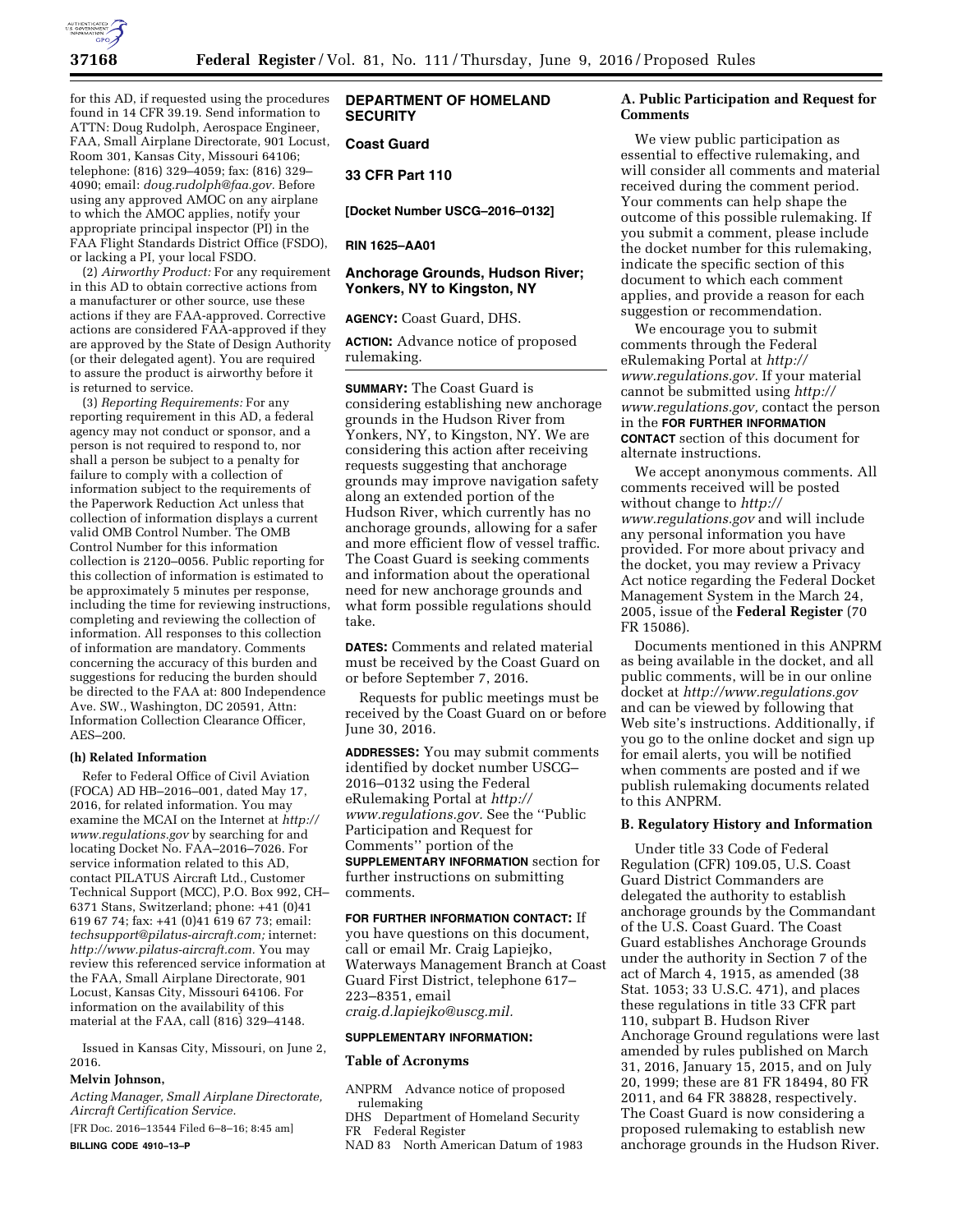# **C. Basis and Purpose**

The legal basis and authorities for this ANPRM are found in 33 U.S.C. 471, 1221 through 1236, and 2071, as well as 33 CFR 1.05–1 and Department of Homeland Security Delegation No. 0170.1, which collectively authorize the Coast Guard to propose, establish, and define regulatory anchorages. The Coast Guard is considering establishing new anchorage grounds.

The Coast Guard received requests from the Maritime Association of the Port of NY/NJ Tug and Barge Committee, the Hudson River Port Pilot's Association, and the American Waterways Operators to consider establishing new anchorage grounds on the Hudson River. The purpose of this ANPRM is to solicit comments on potential proposed rulemakings to increase the available anchorage grounds on the Hudson River in areas which currently have no anchorages.

#### **D. Discussion of Possible Proposed Rule**

The Coast Guard is considering proposing to establish new anchorage grounds on the Hudson River. The anticipated users of the proposed anchorage grounds are commercial vessels and their attending tug, tow, or pushboats.

The approximate depths of the proposed anchorage grounds range from 21 feet to 65 feet, which would accommodate a variety of vessel types and configurations, and would not interfere with the areas where vessels have historically transited the Hudson River. Preliminary details describing these contemplated anchorage grounds are provided below using coordinates based on North American Datum of 1983 (NAD 83). Illustrations showing the locations of these anchorage grounds are available in the docket.

## *Contemplated Kingston Flats South Anchorage Ground*

We are considering proposing that a Kingston Flats South Anchorage Ground would cover approximately 279 acres for up to three vessels with a draft of less than 22 feet for long term usage. It would provide a vessel swing radius of approximately 1,300 feet for one vessel and of approximately 1,800 feet for two vessels. The contemplated anchorage ground would encompass waters within lines connecting the following points: 41–56.79′ N., 073–57.24′ W.; thence to 41–56.78′ N., 073–56.85′ W.; thence to 41–55.81′ N., 073–56.95′ W.; thence to 41–55.81′ N., 073–57.42′ W.; thence to the point of origin (NAD 83).

# *Contemplated Port Ewen Anchorage Ground*

We are considering proposing that a Port Ewen Anchorage Ground would cover approximately 47 acres for one vessel with a draft of less than 30 feet for short term usage. It would provide a vessel swing radius of approximately 1,200 feet. The contemplated anchorage ground would encompass waters within lines connecting the following points: 41–54.85′ N., 073–57.85′ W.; thence to 41–54.79′ N., 073–57.59′ W.; thence to 41–54.58′ N., 073–57.64′ W.; thence to 41–54.57′ N., 073–57.95′ W.; thence to the point of origin (NAD 83).

# *Contemplated Big Rock Point Anchorage Ground*

We are considering proposing that a Big Rock Point Anchorage Ground would cover approximately 208 acres for up to four vessels with a draft of less than 35 feet for long term usage. It would provide a vessel swing radius of approximately 1,200 feet for each vessel. The contemplated anchorage ground would encompass waters within lines connecting the following points: 41– 54.25′ N., 073–58.04′ W.; thence to 41– 54.31′ N., 073–57.76′ W.; thence to 41– 53.79′ N., 073–57.55′ W.; thence to 41– 53.40′ N., 073–57.25′ W.; thence to 41– 53.21′ N., 073–57.45′ W.; thence to 41– 53.68′ N., 073–57.80′ W.; thence to the point of origin (NAD 83).

# *Contemplated Roseton Anchorage Ground*

We are considering proposing that a Roseton Anchorage Ground would cover approximately 305 acres for up to three vessels with a draft of less than 40 feet for long term usage. It would provide a vessel swing radius of approximately 1,700 feet for each vessel. The contemplated anchorage ground would encompass waters within lines connecting the following points: 41– 33.46′ N., 073–58.71′ W.; thence to 41– 33.41′ N., 073–58.27′ W.; thence to 41– 32.92′ N., 073–58.77′ W.; thence to 41– 32.41′ N., 073–59.21′ W.; thence to 41– 32.65′ N., 073–59.47′ W.; thence to 41– 33.12′ N., 073–59.11′ W.; thence to the point of origin (NAD 83).

## *Contemplated Milton Anchorage Ground*

We are considering proposing that a Milton Anchorage Ground would cover approximately 74 acres for up to two vessels with a draft of less than 40 feet for long term usage. It would provide a vessel swing radius of approximately 1,200 feet for each vessel. The contemplated anchorage ground would encompass waters within lines connecting the following points: 41–

38.56′ N., 073–57.02′ W.; thence to 41– 38.64′ N., 073–56.72′ W.; thence to 41– 38.12′ N., 073–56.79′ W.; thence to 41– 37.93′ N., 073–56.88′ W.; thence to 41– 38.19′ N., 073–57.05′ W.; thence to the point of origin (NAD 83).

## *Contemplated Marlboro Anchorage Ground*

We are considering proposing that a Marlboro Anchorage Ground would cover approximately 154 acres for up to three vessels with a draft of less than 35 feet for long term usage. It would provide a vessel swing radius of approximately 1,800 feet for each vessel. The contemplated anchorage ground would encompass waters within lines connecting the following points: 41– 36.68′ N., 073–57.12′ W.; thence to 41– 38.82′ N., 073–57.76′ W.; thence to 41– 35.88′ N., 073–57.21′ W.; thence to 41– 35.87′ N., 073–56.92′ W.; thence to the point of origin (NAD 83).

# *Contemplated Newburgh Anchorage Ground*

We are considering proposing that a Newburgh Anchorage Ground would cover approximately 445 acres for up to five vessels with a draft of less than 32 feet toward the northern end and less than 22 feet toward the southern end for long term usage. It would provide a vessel swing radius of approximately 1,800 feet for each vessel. The contemplated anchorage ground would encompass waters within lines connecting the following points: 41– 29.75′ N., 073–59.98′ W.; thence to 41– 29.96′ N., 073–59.48′ W.; thence to 41– 28.38′ N., 073–59.94′ W.; thence to 41– 28.29′ N., 074–00.20′ W.; thence to the point of origin (NAD 83).

# *Contemplated Tompkins Cove Anchorage Ground*

We are considering proposing that a Tomkins Cove Anchorage Ground would cover approximately 98 acres for up to three vessels with a draft of less than 40 feet for long term usage. It would provide a vessel swing radius of approximately 1,200 feet for each vessel. The contemplated anchorage ground would encompass waters within lines connecting the following points: 41– 15.91′ N., 073–58.51′ W.; thence to 41– 15.91′ N., 073–58.21′ W.; thence to 41– 15.27′ N., 073–58.38′ W.; thence to 41– 15.28′ N., 073–58.65′ W.; thence to the point of origin (NAD 83).

# *Contemplated Montrose Point Anchorage Ground*

We are considering proposing that a Montrose Point Anchorage Ground would cover approximately 127 acres for up to three vessels with a draft of